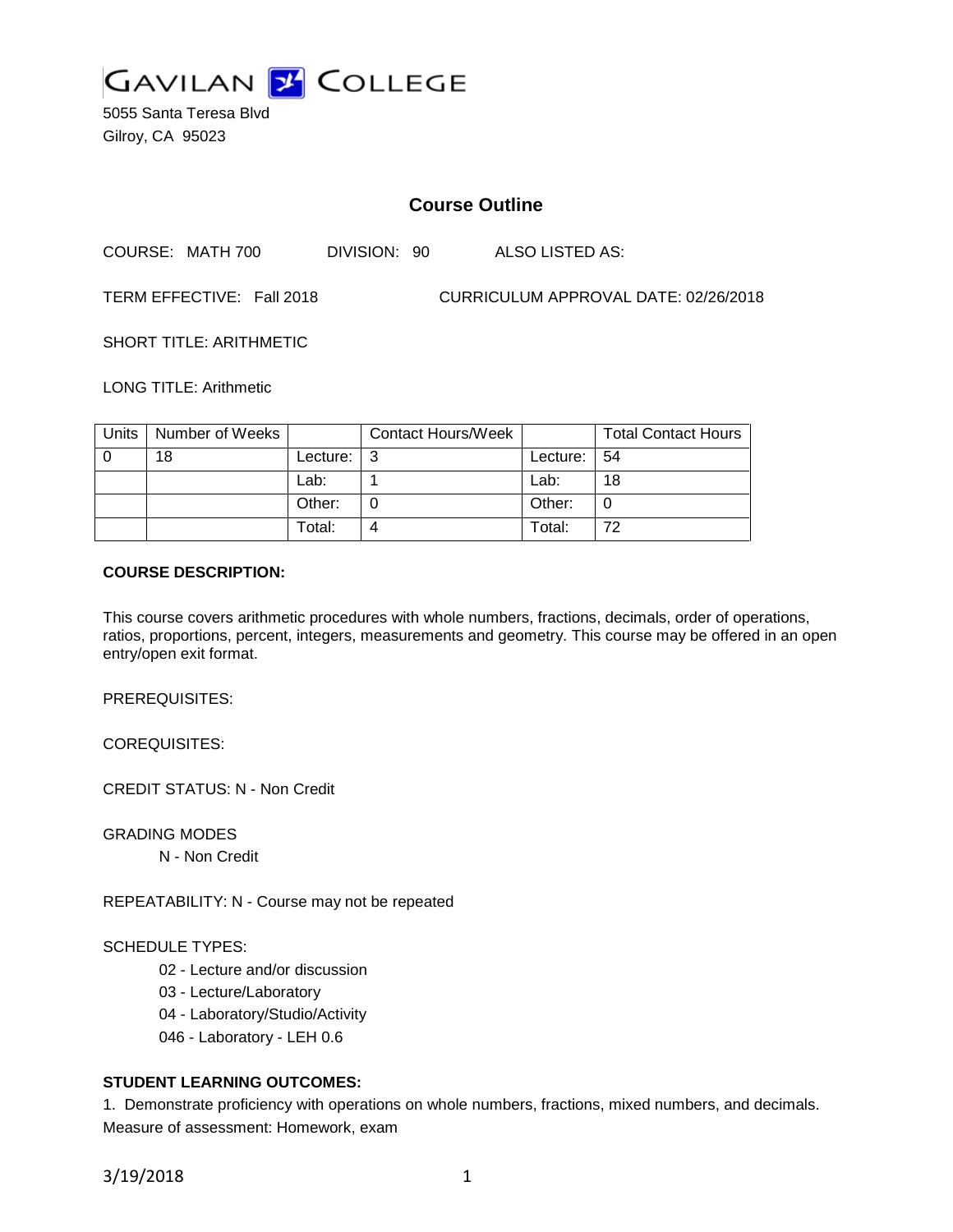Year assessed, or planned year of assessment: 2018 Semester: Fall

2. Demonstrate proficiency with ratios, proportions, percent, and operations on integers.

Measure of assessment: Homework, exam

3. Determine and apply the appropriate methods to problems involving geometry.

Measure of assessment: Homework, exam

4. Convert between equivalent forms of numbers and units of measurement.

Measure of assessment: Homework, exam

Institution Outcome Map

5. Demonstrate problem-solving ability.

## **CONTENT, STUDENT PERFORMANCE OBJECTIVES, OUT-OF-CLASS ASSIGNMENTS**

Curriculum Approval Date: 02/26/2018

WHOLE NUMBERS

## 12 HOURS

CONTENT: Place value of each digit in a whole number, whole numbers in words and standard form, expanded form of a whole number, operations with whole numbers, rounding whole numbers, estimating sums, differences, and products of whole numbers, factors and products, prime factorization of a number, properties of addition, subtraction, multiplication, and division, long division on whole numbers, repeated factors using exponential notation, order of operations in expressions involving addition, subtraction, multiplication, division, and exponents of whole numbers, whole number expressions and their use in applications.

**OUT OF CLASS ASSIGNMENTS:** Students will complete textbook assignments.

STUDENT PERFORMANCE OBJECTIVES: Students will memorize place values for whole numbers and round whole numbers to correct place values. They will add, subtract, multiply, and divide whole numbers. Students will evaluate exponential expressions with whole numbers and utilize the order of operations with whole numbers. Students will understand the concept of a prime number and compute the prime factorization of a number.

## FRACTIONS AND MIXED NUMBERS

## 14 HOURS

CONTENT: Proper and improper fractions, mixed numbers as improper fractions and vice versa, fractions to represent the shaded part of a figure and vice versa, comparing fractions, simplifying fractions, equivalent forms of a fraction, least common denominator, adding, subtracting, multiplying and dividing fractions and mixed numbers, order of operations in expressions involving addition, subtraction, multiplication, division and exponents of fractions, expressions involving fractions and their use in applications.

OUT OF CLASS ASSIGNMENTS: Students will complete textbook assignments.

STUDENT PERFORMANCE OBJECTIVES: Students will understand the uses of fractions in everyday life, identify equivalent fractions and convert fractions to simplest form. Students will multiply and divide fractions, find the least common denominator (LCD), and add and subtract fractions. Students will evaluate exponential expressions with fractions and utilize the order of operations with fractions.

# **DECIMALS**

## 12 HOURS

CONTENT: Place value of each digit of a decimal number, decimals in words and standard form, conversion between decimals and fractions, rounding decimals to a given place value, operations with decimals, multiplying and dividing by powers of 10, estimating sums, differences and products of decimals, order of operations in expressions involving addition, subtraction, multiplication, division and exponents of decimals, expressions involving decimals and their use in applications.

OUT OF CLASS ASSIGNMENTS: Students will complete textbook assignments.

STUDENT PERFORMANCE OBJECTIVES: Students will memorize place values for decimals and round decimals to correct place values. They will add, subtract, multiply, and divide decimals. Students will evaluate exponential expressions with decimals and utilize the order of operations with decimals. They will convert between fractions and decimals.

RATIOS AND PROPORTIONS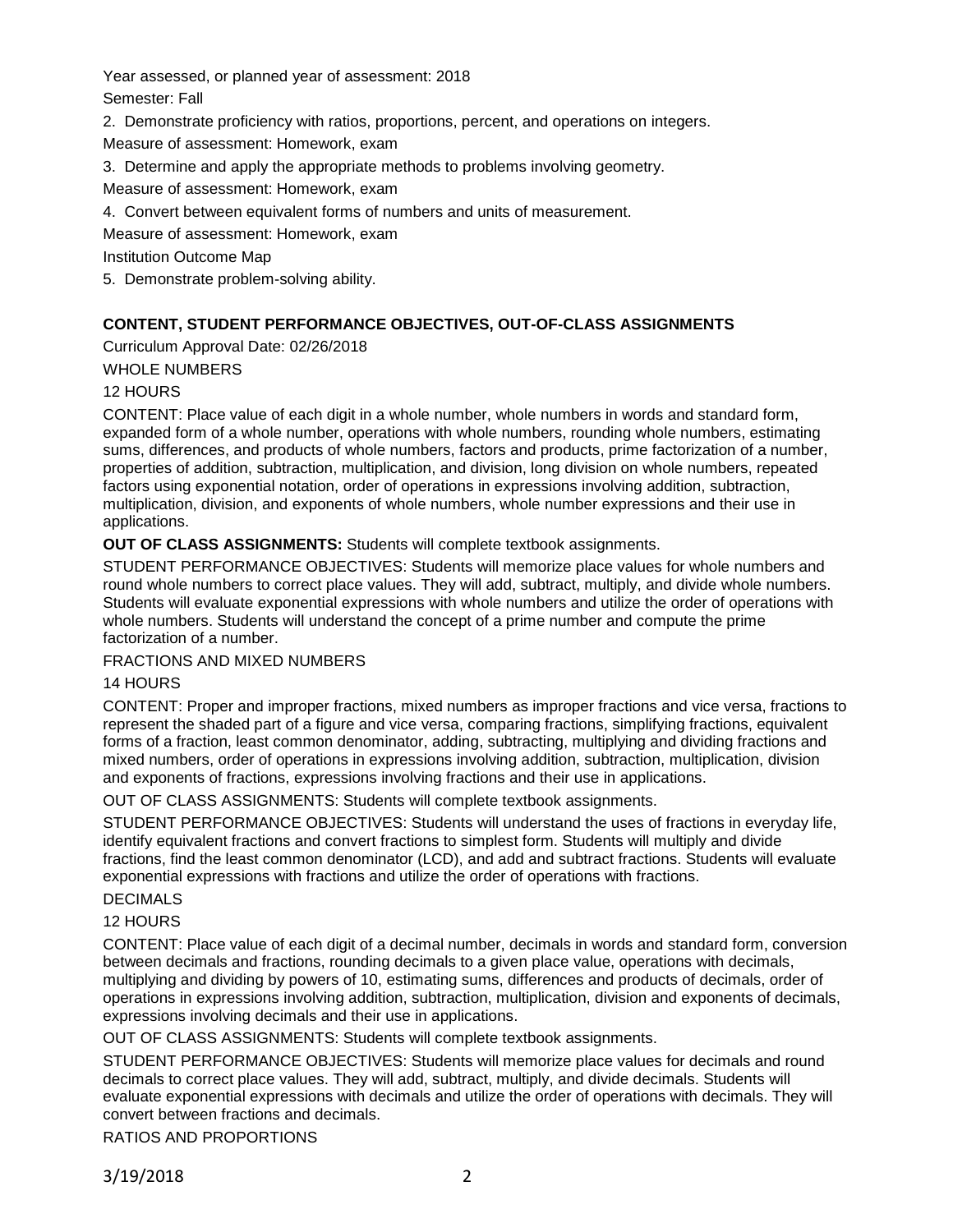## 8 HOURS

CONTENT: Ratio, rate, and proportion, ratios as fractions in simplest form, rates as fractions in simplest form, unit rates and unit prices, determining if a proportion is true, solving proportions, proportions and their use in applications.

OUT OF CLASS ASSIGNMENTS: Students will complete textbook assignments.

STUDENT PERFORMANCE OBJECTIVES: Students will set up and simplify ratios and solve application problems involving ratio and proportion.

#### **PERCENTS**

#### 8 HOURS

CONTENT: Meaning of a percent, percents as decimals and vice versa, percents as fractions and vice versa, converting percents, fractions and decimals, solving percent problems and applications by writing an equation or a proportion, percent increase and percent decrease, sales tax, commission, sale price and discount.

OUT OF CLASS ASSIGNMENTS: Students will complete textbook assignments.

STUDENT PERFORMANCE OBJECTIVES: Students will convert percentages into decimals and fractions, convert decimals and fractions into percentages, and solve percentage problems utilizing a variety of strategies.

MEASUREMENTS AND GEOMETRY

#### 6 HOURS

CONTENT: Converting units and performing arithmetic operations with U.S. measurements and metric measurements, Celsius and Fahrenheit; lines, line segments, rays, and angles; acute, obtuse and right angles; angle measure, including complementary and supplementary angles; perimeter of geometric figures, circumference, geometric areas and volumes, similar triangles problem-solving.

OUT OF CLASS ASSIGNMENTS: Students will complete textbook assignments.

STUDENT PERFORMANCE OBJECTIVES: Students will choose and apply the appropriate formula to find the perimeter, circumference, area, or volume of a figure. They will convert units and perform operations with U.S. and metric measurements.

#### INTEGERS

## 10 HOURS

CONTENT: Signed numbers, absolute value, opposite of a number, operations with integers, order of operations including integral exponents and parentheses, integer expressions and their use in applications.

OUT OF CLASS ASSIGNMENTS: Students will complete textbook assignments.

STUDENT PERFORMANCE OBJECTIVES: Students will be able to add, subtract, multiply, and divide integers. They will use the order of operations to simplify expressions with integers, signed fractions and decimals.

REVIEW FOR FINAL EXAM

2 HOURS

CONTENT: Review whole numbers, decimals, fractions, mixed numbers, rations and proportions, percents, measurements and geometry, and integers to prepare for the Final Exam.

OUT OF CLASS ASSIGNMENTS: Students will complete review assignment.

STUDENT PERFORMANCE OBJECTIVES: Students will prepare for the Final Exam.

FINAL EXAM

2 HOURS

## **METHODS OF INSTRUCTION:**

Lecture, discussion, educational software, collaborative group work.

## **OUT OF CLASS ASSIGNMENTS:**

#### Required Outside Hours: 144

Assignment Description: 1. Regularly assigned homework that requires students to analyze and study pertinent text material, solved examples and lecture notes.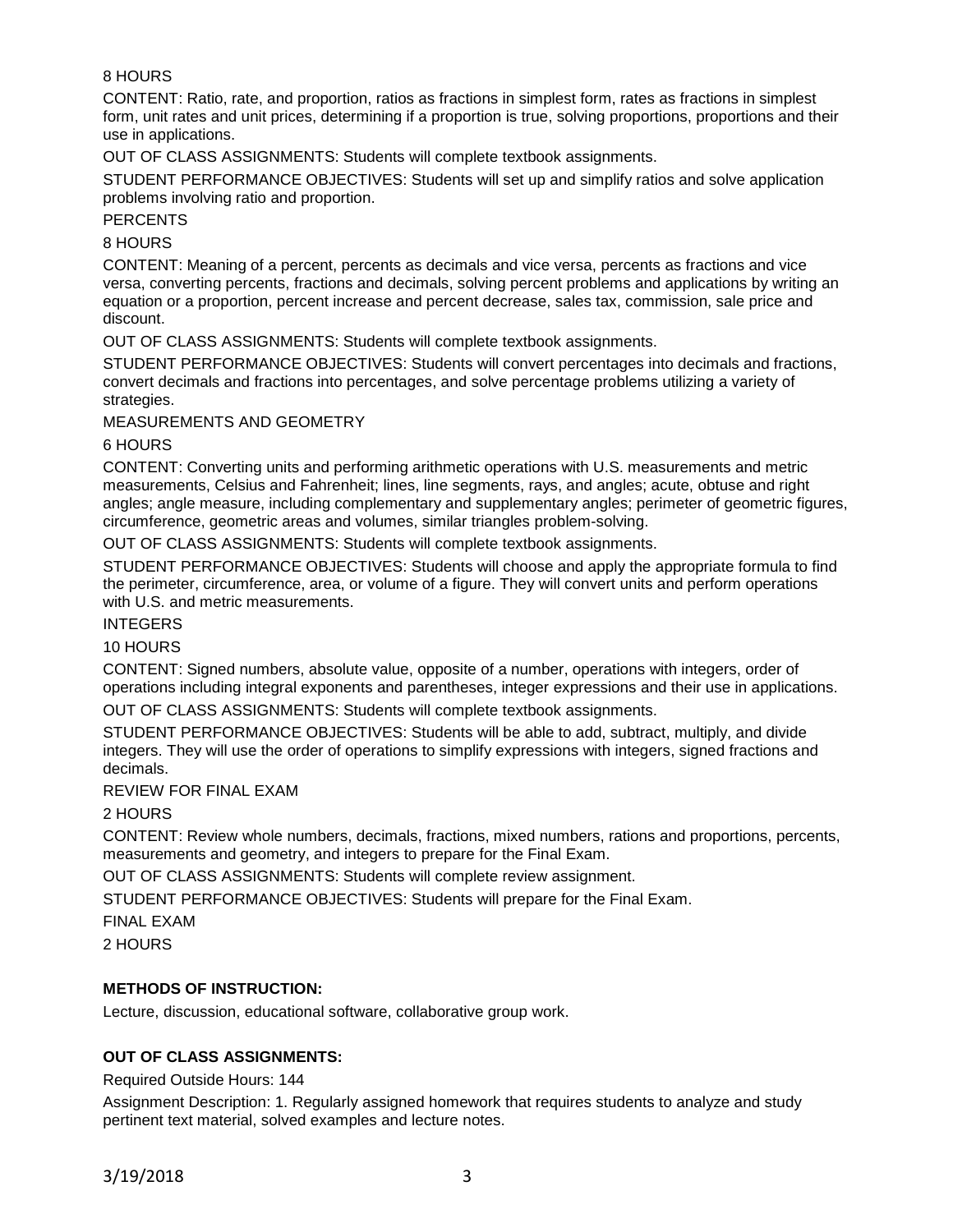2. Regularly assigned homework that requires students to apply the principles and skills covered in class by solving related problems.

## **METHODS OF EVALUATION:**

Problem-solving assignments Percent of total grade: 10.00 % Homework and in-class assignments Objective examinations Percent of total grade: 90.00 % Exams and cumulative Final Exam

## **REPRESENTATIVE TEXTBOOKS:**

Recommended Representative Textbooks Aufmann. Basic College Mathematics. Cengage Learning,2013. ISBN: 978-1133365440 Reading Level of Text, Grade: 12 Verified by: Jennifer Nari Elayn Martin-Gay. Basic College Mathematics. Pearson,2015. ISBN: 9780321950970 Reading Level of Text, Grade: 12 Verified by: Jennifer Nari

#### **ARTICULATION and CERTIFICATE INFORMATION**

Associate Degree: CSU GE: IGETC: CSU TRANSFER: Not Transferable UC TRANSFER: Not Transferable

SUPPLEMENTAL DATA: Basic Skills: B Classification: L Noncredit Category: C Cooperative Education: Program Status: 2 Stand-alone Special Class Status: N CAN: CAN Sequence: CSU Crosswalk Course Department: CSU Crosswalk Course Number: Prior to College Level: D Non Credit Enhanced Funding: N Funding Agency Code: Y In-Service: N Occupational Course: E Maximum Hours: 4 Minimum Hours: 4

3/19/2018 4